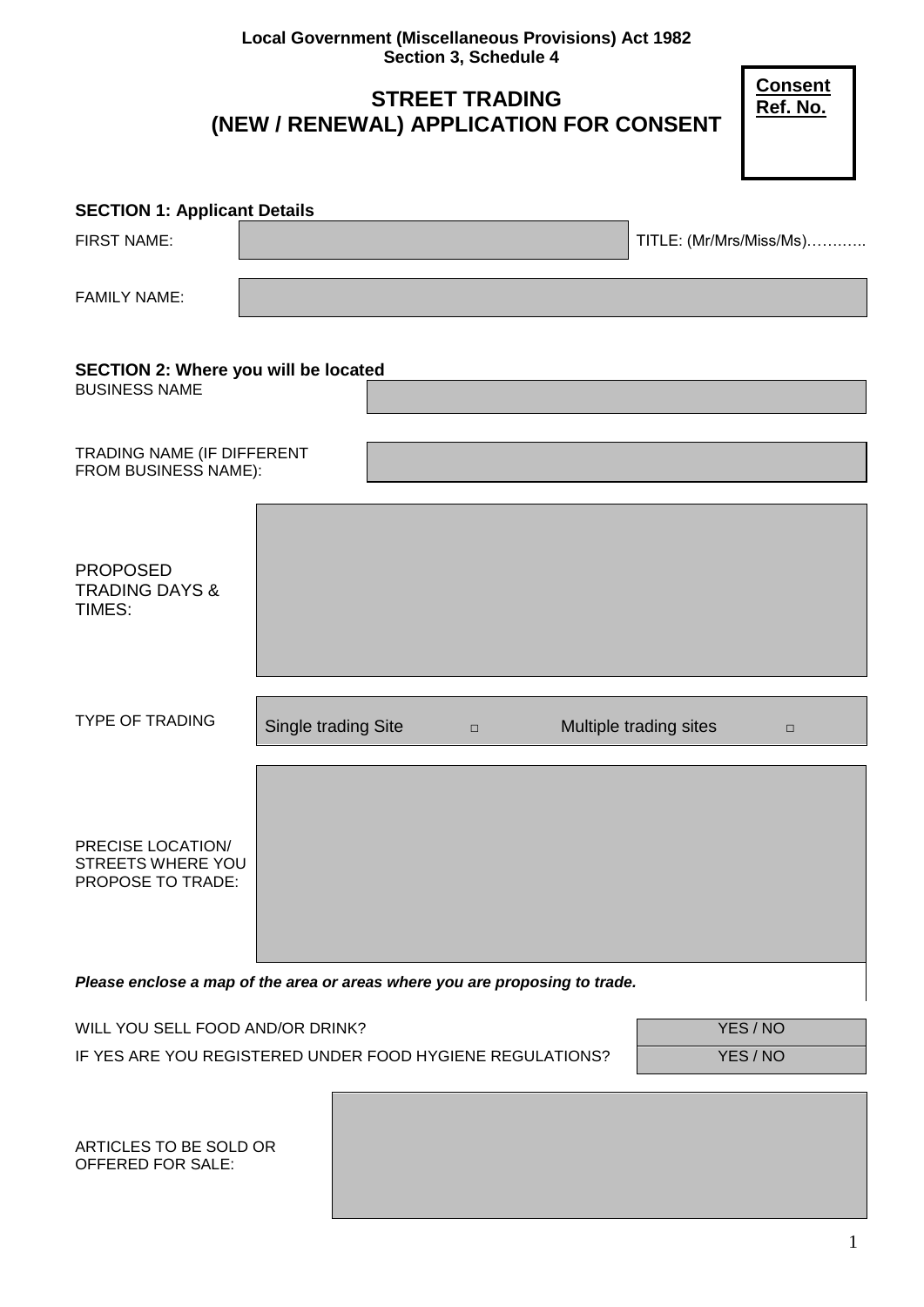# **SECTION 3: Details of your vehicle, trailer, unit, stall etc.**

| UNIT?                                                                                           | WILL YOU BE USING A VEHICLE IN CONNECTION WITH YOUR | YES / NO      |
|-------------------------------------------------------------------------------------------------|-----------------------------------------------------|---------------|
| VEHICLE REGISTRATION NUMBER/S OFF ALL VEHICLES<br><b>USED</b>                                   |                                                     |               |
|                                                                                                 |                                                     |               |
| IS THE VEHICLE INSURED?                                                                         |                                                     | <b>YES/NO</b> |
| DATE INSURANCE EXPIRES                                                                          |                                                     |               |
| DOES THE VEHICLE REQUIRE AN MOT?                                                                |                                                     | YES/NO        |
| DATE THE MOT EXPIRES                                                                            |                                                     |               |
| <b>DESCRIPTION OF UNIT</b><br>FROM WHICH YOU<br>INTEND TO TRADE,<br><b>INCLUDING DIMENSIONS</b> |                                                     |               |

*PLEASE supply 4 photographs of the trading unit, these should show the interior and exterior front side and rear.*

# **SECTION 4: Additional Details**

PROVIDE ANY ADDITIONAL INFORMATION WHICH IS REQUIRED OR RELEVANT TO YOUR APPLICATION

PROPOSED START DATE OF TRADING:

(Please note, you should apply at least 30 days prior to your start date to allow for the consultation process)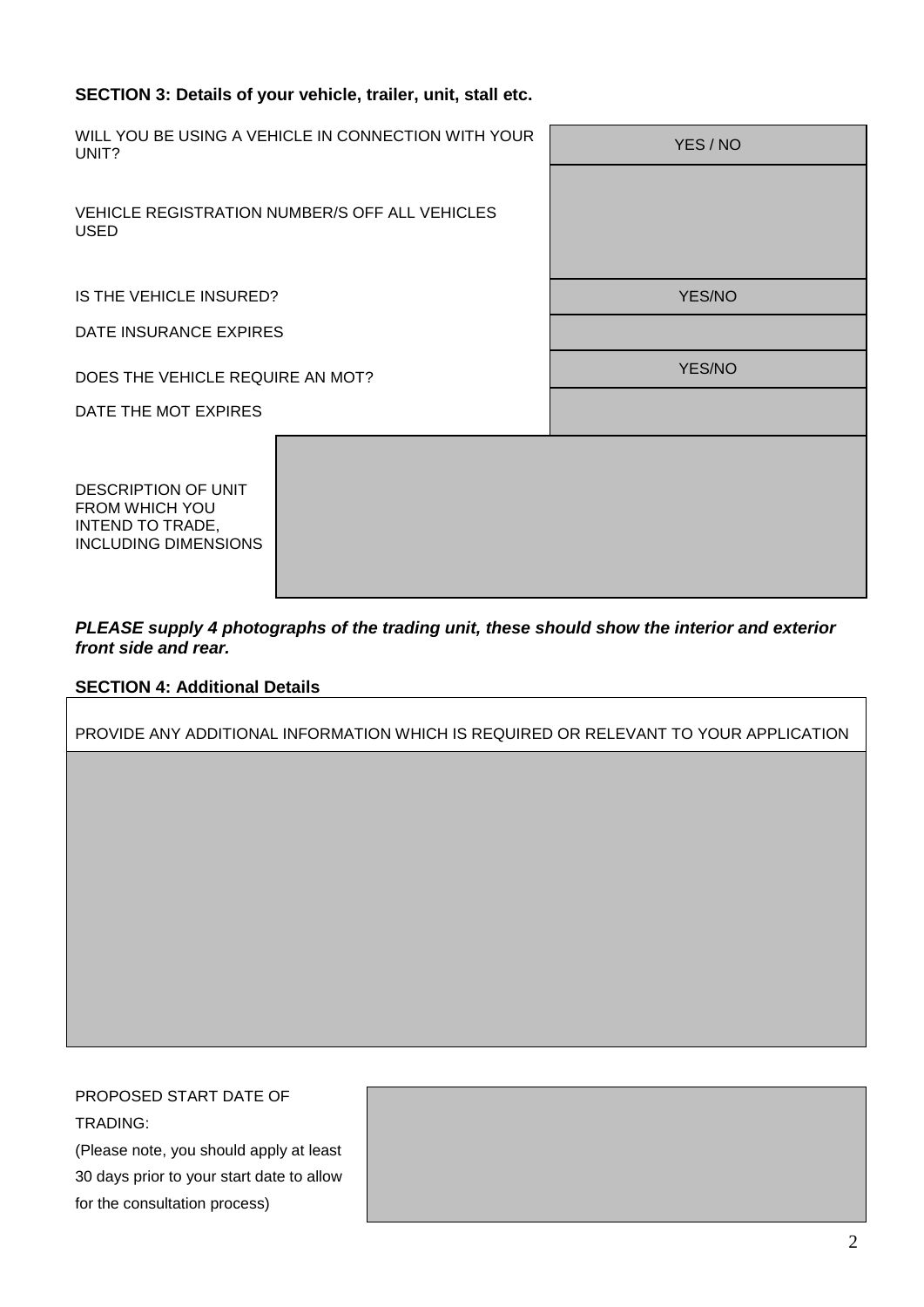# **SECTION 5: Applicant Business**

IS YOUR BUSINESS REGISTERED IN THE UK WITH COMPANIES HOUSE? FOR A VES / NO

IS YOUR BUSINESS REGISTERED OUTSIDE THE UK?

VAT NUMBER (PUT 'NONE' IF NOT REGISTERED)

|                               | SOLE TRADER/PARTNERSHIP/LIMITED COMPANY/OTHER (PLEASE STATE)            |        |
|-------------------------------|-------------------------------------------------------------------------|--------|
| <b>LEGAL STATUS</b>           |                                                                         |        |
| YOUR POSITION IN THE BUSINESS |                                                                         |        |
|                               | ARE THERE OTHER DIRECTORS, PARTNERS OR OWNERS INVOLVED IN THE BUSINESS? | YES/NO |
|                               | IF YES, PLEASE PROVIDE THEIR NAMES, ADDRESSES AND CONTACT DETAILS       |        |
| ON A SEPARATE SHEET.          |                                                                         |        |

BUSINESS ADDRESS

WHERE WILL THE TRADING UNIT BE STORED WHEN NOT IN USE? (give full address)

# **SECTION 6: Applicant Contact Details**

| CORRESPONDENCE<br>ADDRESS: | POST CODE:           |
|----------------------------|----------------------|
| TEL NUMBER (home):         | TEL NUMBER (mobile): |
| E-mail:                    |                      |
| DATE OF BIRTH:             | PLACE OF BIRTH:      |
| NATIONAL INSURANCE NUMBER: |                      |

# **SECTION 7: Your team**

NAME(S) OF STAFF: DATE(S) OF BIRTH

Should there be a change or addition to the above mentioned list it is the responsibility of the consent holder to keep the Licensing Team informed.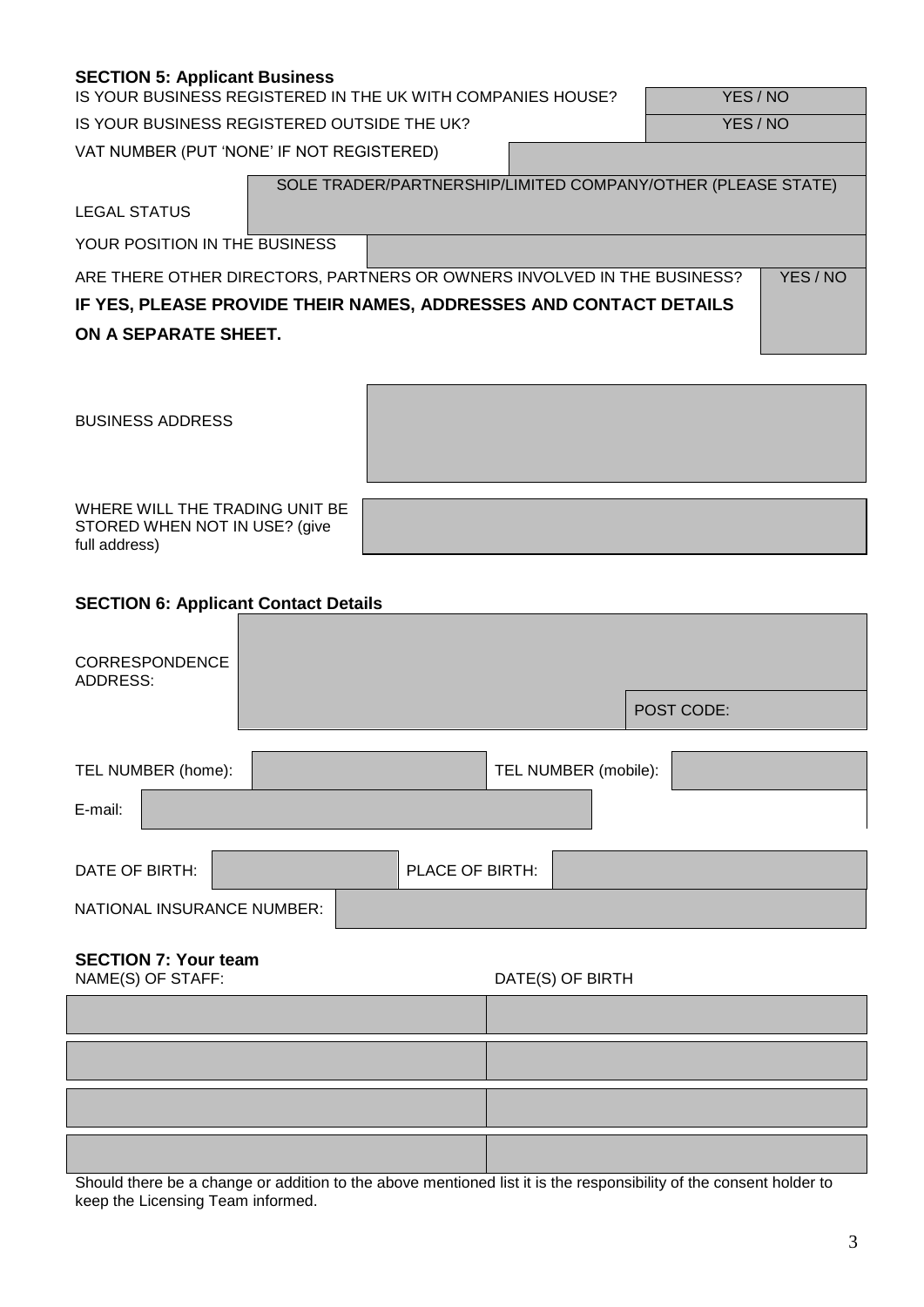# **SECTION 8: Public Liability Insurance**

DO YOU HAVE PUBLIC LIABILITY INSURANCE?

IF YES, PLEASE PROVIDE NAME OF INSURER:

LEVEL OF COVER (£):

RENEWAL DATE:

| YES / NO |  |
|----------|--|
|          |  |
|          |  |
|          |  |
|          |  |
|          |  |
|          |  |
|          |  |

#### **SECTION 9: Disclosure**

If you have been convicted of any offence, you must disclose it unless it is considered 'spent' under the Rehabilitation of Offenders Act 1974. Use extra sheets if necessary.

### **SECTION 10: Acceptance**

I confirm that I have read the Street Trading Policy and associated conditions and I agree that I will comply with their contents. I understand that any failure on my part may, not only, result in the revocation of my Consent but also be subject of legal proceedings.

HAVE YOU EVER BEEN REFUSED A STREET TRADER'S LICENCE OR CONSENT IN THIS OR ANY OTHER COUNCIL?

**YES / NO**

IF THE ANSWER IS 'YES', PLEASE GIVE DETAILS BELOW.

# **SECTION 11: Payment Details**

The fee set for an annual consent (New or Renewal) can be found on our website. The fee can be paid in one lump sum – (new and renewal) or four quarterly instalments (renewals only - this includes an additional administration charge of £20). A Consent can also be applied for that lasts up to one month, the fee for this is £50. The full application fee **must** be submitted with a **NEW** application. **New applicants** – enclosed fee **Renewal applicants**  - invoice preference **New Applications:** Please indicate the fee included with this application **Renewal Applications** If this is a renewal application, please indicate your preferred invoicing plan. Full Annual Fee □ □ □ □ □ □ □ Quarterly Instalment | N/A | □ One month fee - £50  $\Box$ 

SIGNATURE: DATE: 2000 DATE: 2000 DATE: 2000 DATE: 2000 DATE: 2000 DATE: 2000 DATE: 2000 DATE: 2000 DATE: 2000

4